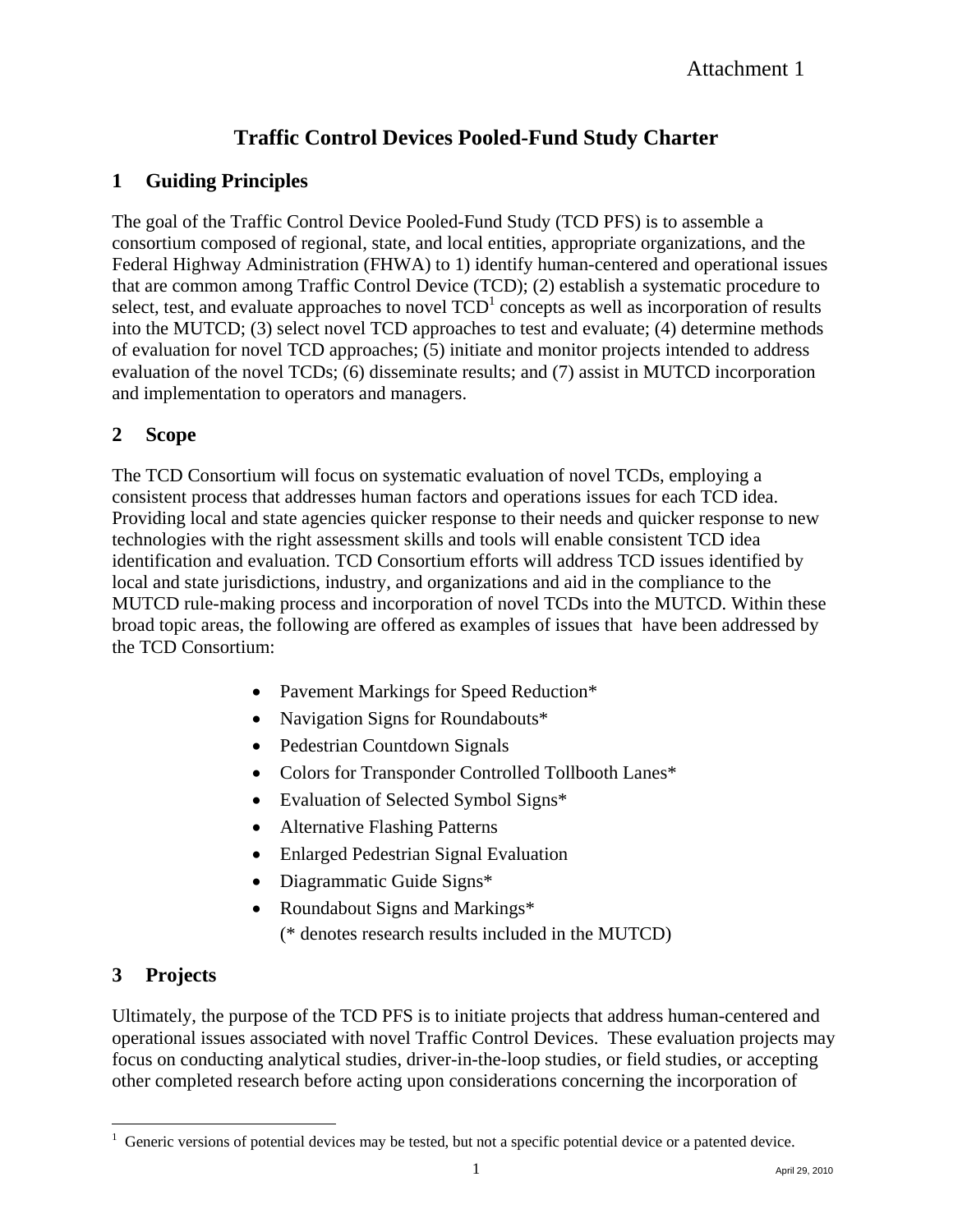novel TCDs into the MUTCD. One key to the success of the TCD PFS will be the identification and prioritization of novel TCDs that are of interest to the TCD PFS Members and the larger TCD community.

To ensure achievement of this objective, consensus will be the foremost criterion for project selection. The definition and selection of projects will be the product of consensus building. When all participants cannot agree on particular projects, project definition will focus on identification of a several projects that, taken as a whole, are of interest to all participants. Figure 1 provides an overview of the life cycle of a TCD Pooled-Fund Study project. The four stages of a project life cycle are: (1) identify and prioritize needs, (2) project development and selection, (3) project management, and (4) TCD evaluation. Each of the stages in the life cycle of a project is discussed separately.



Figure 1. Overview of the life cycle of a TCD Pooled-Fund Study project.

## *3.1 Identify and Prioritize Needs*

Figure 2 provides a simplified overview of the process to be used for to identify, and then prioritize, novel TCD human factors and operations research needs. This is an expansion of the first box in Figure 1. FHWA representatives from the Office of Safety Research and Development will canvass Pooled-Fund Study members, the committees of various organizations, and review other related initiatives**,** current and past, to identify critical TCD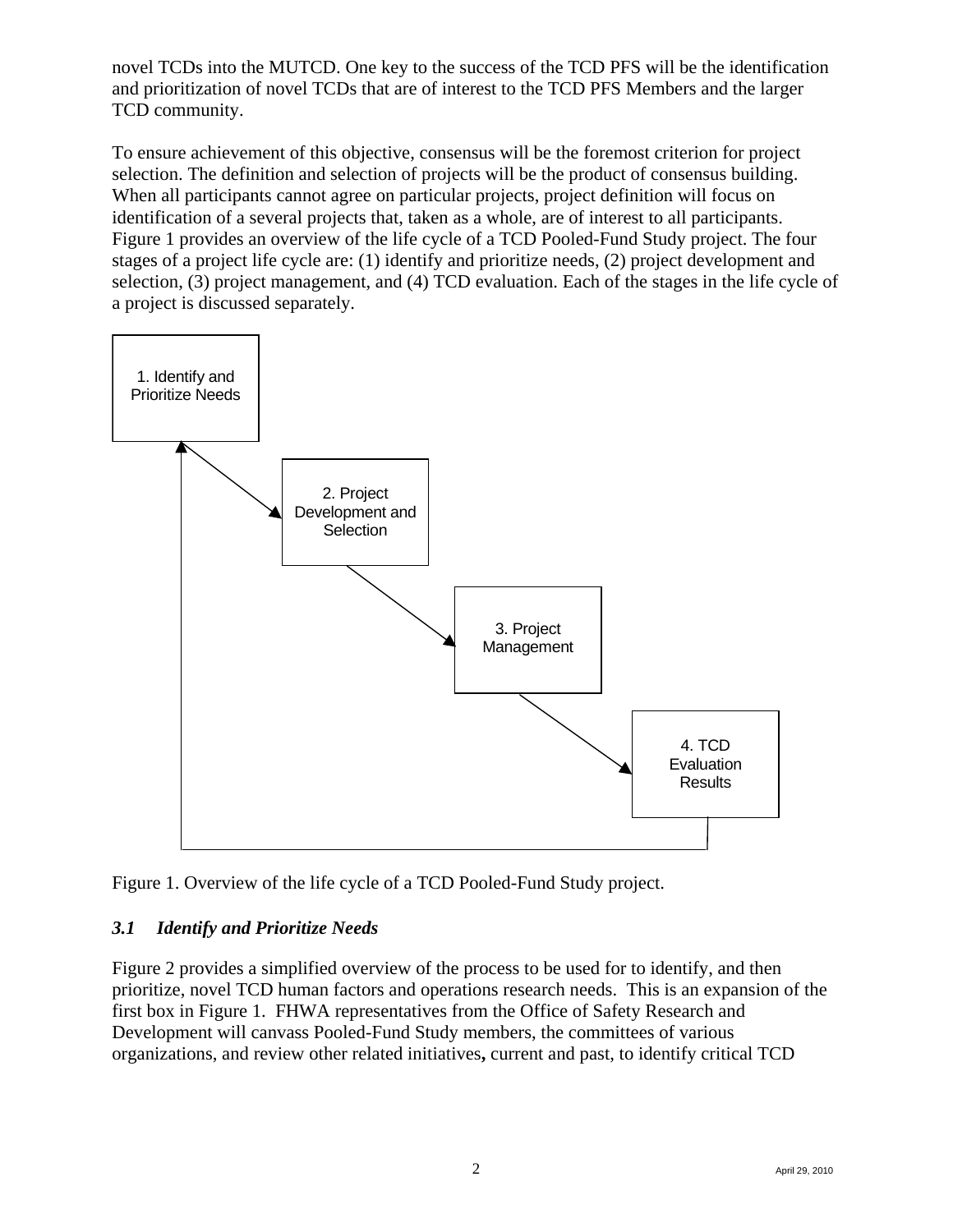needs. The FHWA will synthesize the information compiled from this review and will prepare a brief synopsis that will be mailed to each TCD PFS participant.<sup>2</sup>

In addition to reviewing and commenting on the synopsis, the TCD PFS Members will prioritize the identified needs according to their perceptions and the needs of the organizations that they represent. The overall ratings of the participants will be summarized by FHWA for consideration by the participants in the next step of the life cycle, Project Development and Selection.



Figure 2. Process to identify and prioritize needs.

### *3.2 Project Development and Selection*

Figure 3 illustrates the stage in which TCD PFS participants develop and select the project(s) to conduct. This is an expansion of the second box in Figure 1. This stage will take place during a two-day annual meeting and other meetings as appropriate of the Members, including teleconferences, other electronic media, and technical conferences. Comments on the FHWA synopsis, and a summary of the synopsis will be presented at the meeting. A list of potential projects will be part of the synopsis. Members will be invited to make presentations at the meeting, and discussion following these presentations may result in revisions to the list of potential projects.

Following the discussion of issues, a selection and prioritization process will be undertaken. In this process, Members will rank order the projects. The highest-ranking issues will be marked for further development. The rankings will be subject to discussion and revision to encourage a consensus among Members. In particular, where diversity among Members appears to result in

<sup>&</sup>lt;sup>2</sup> The preparations of the initial meeting (i.e., the meeting before adoption of this charter) of the TCD PFS may differ from the process described here.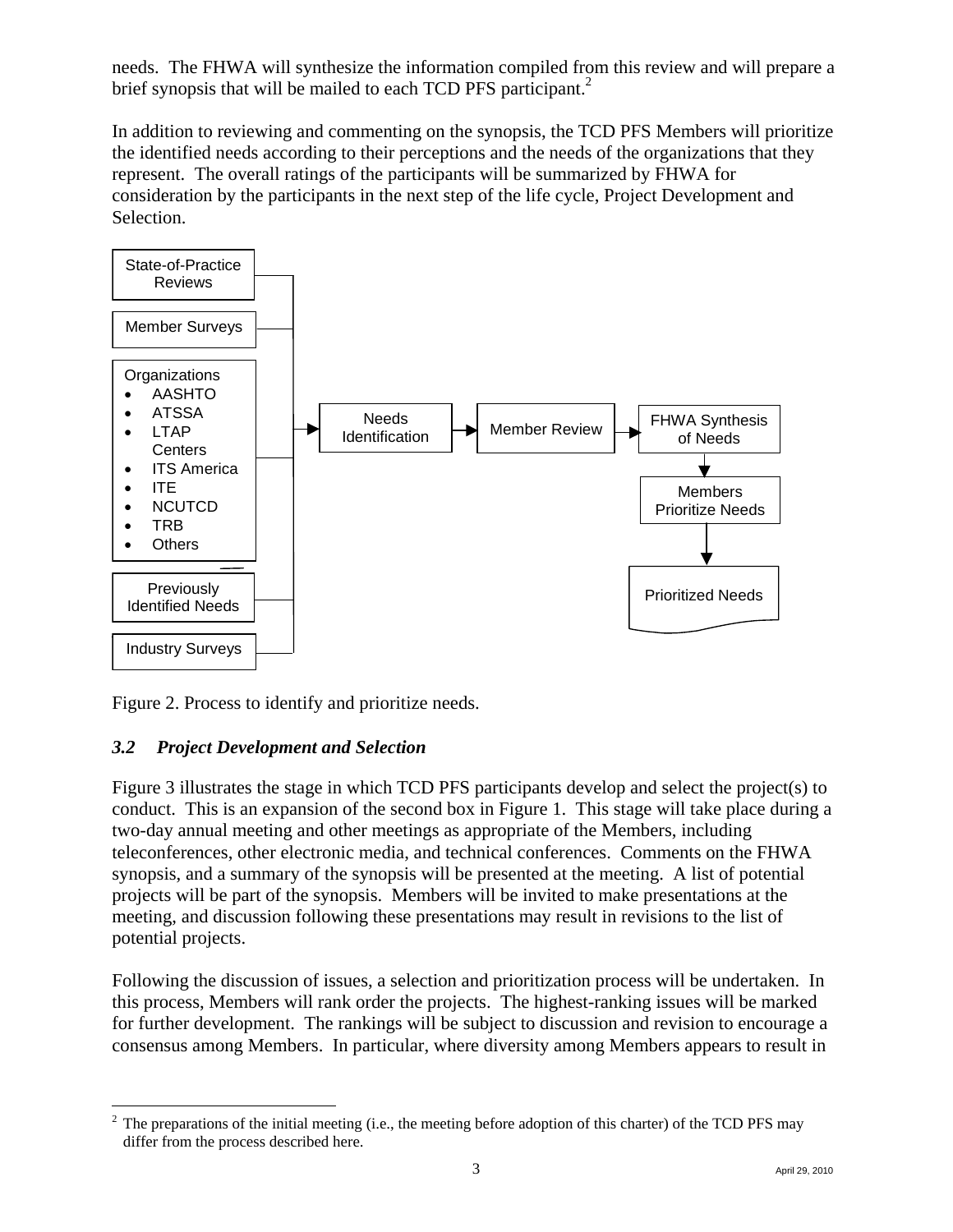extreme differences in rankings (e.g., the highest priority issue of one group of participants is the lowest priority issue among another group), consensus-building techniques will be used to ensure that the perceived needs of all groups are accommodated.

Those projects that appear to have the most support will be designated for further evaluation and development. Project groups may be formed, one for each of the designated projects. The

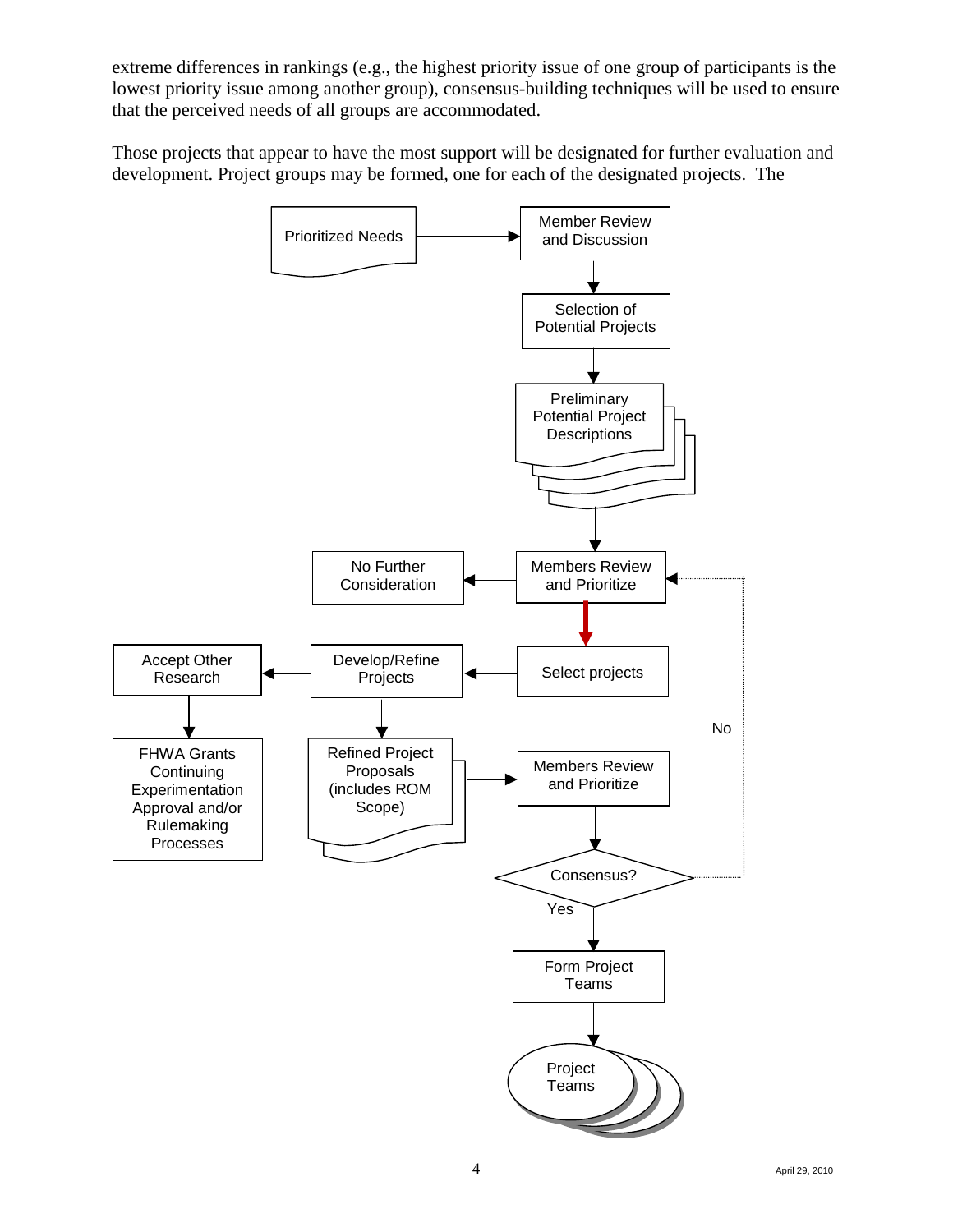Figure 3. Project prioritization and selection.

project groups will prepare brief project summaries that includes the following information:

- Statement of the problem.
- Proposed evaluation approach.
- A list of desired results from the project.
- Rough order of magnitude cost estimate that includes person hours and other charges.
- Other relevant recommendations, e.g.: preferred agency to manage project; contract mechanism; potential participants on project team; and other interests to provide feedback in the development of detailed project scope.
- Summary of in-kind support and proposed funding support from outside (not Pooled-Fund) sources.
- Approximate schedule for major milestones.

Each summary will be documented on a two-page form to be provided by FHWA. The summaries are intended to clearly state the purpose and products of the proposed projects, and to enable the Members to evaluate of the feasibility of completing the projects within available resources. After reviewing the project summaries, the Members will rank-order the projects in the same manner as in the initial prioritization. When more than one project is being considered for selection, this step can be used to assess which projects will best distribute Member interest across projects. Projected costs are compared to available resources.

The disposition of each project summary will be documented and the initiators of all project ideas submitted will be notified about their final outcomes. In the event that a project requires the conduct of a field test on the public roads, FHWA will need to grant approval for that project.

Assuming that one or more projects can be performed within available resources, proposed projects will be put forward for the consensus support of the Members. Resource constraints or project support considerations may result in a re-prioritization of projects by the members. The final step in project selection is to form Project Teams for the projects selected for execution. These teams will assist in further development of projects, and provide high-level project oversight. The Members may choose to include involvement of practitioners, other peers, or professional organizations with the Project Teams to assist in developing projects.

### *3.3 Project Management*

Figure 4 provides an overview of the project management stage. This is an expansion of the third box in Figure 1. Each project will be managed by the FHWA Office of Safety Research and Development with oversight by the Office of Operations. Following the meeting at which the Members select projects, the FHWA Office of Safety Research and Development will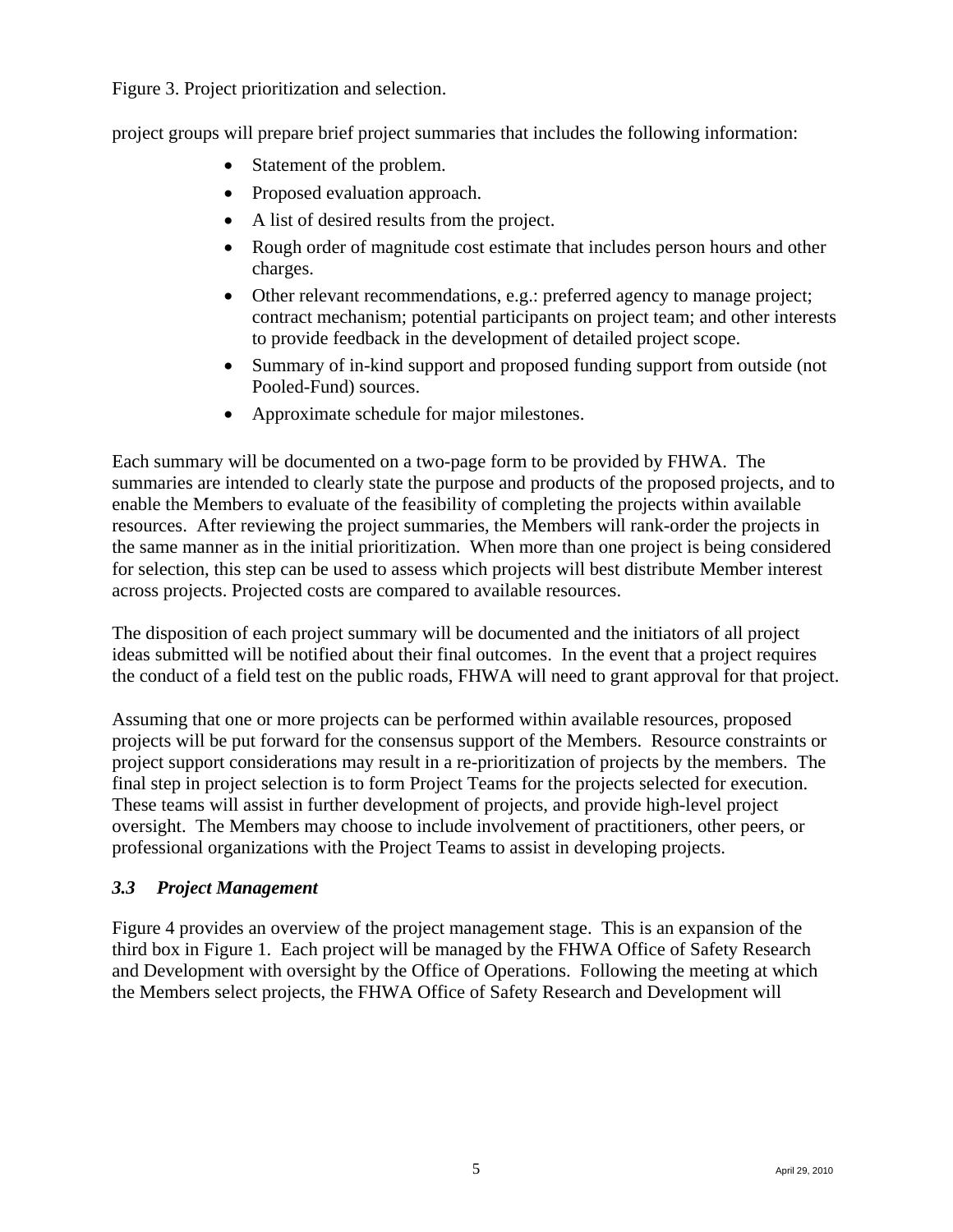prepare a detailed project plan for each project. The project plan(s) will include, budget, schedule with milestones, and a detailed description of the work to be performed. The project plans will be of sufficient detail to support issuance of a request for proposals or statement of work. The project plan(s) will be distributed to the Members for their review and comments**.** If the project team has identified other interested parties who are not Members, such as practitioners, or committees of professional organizations, the project plan will be submitted to those parties for their review, comment, or potential involvement..



Figure 4. Project management.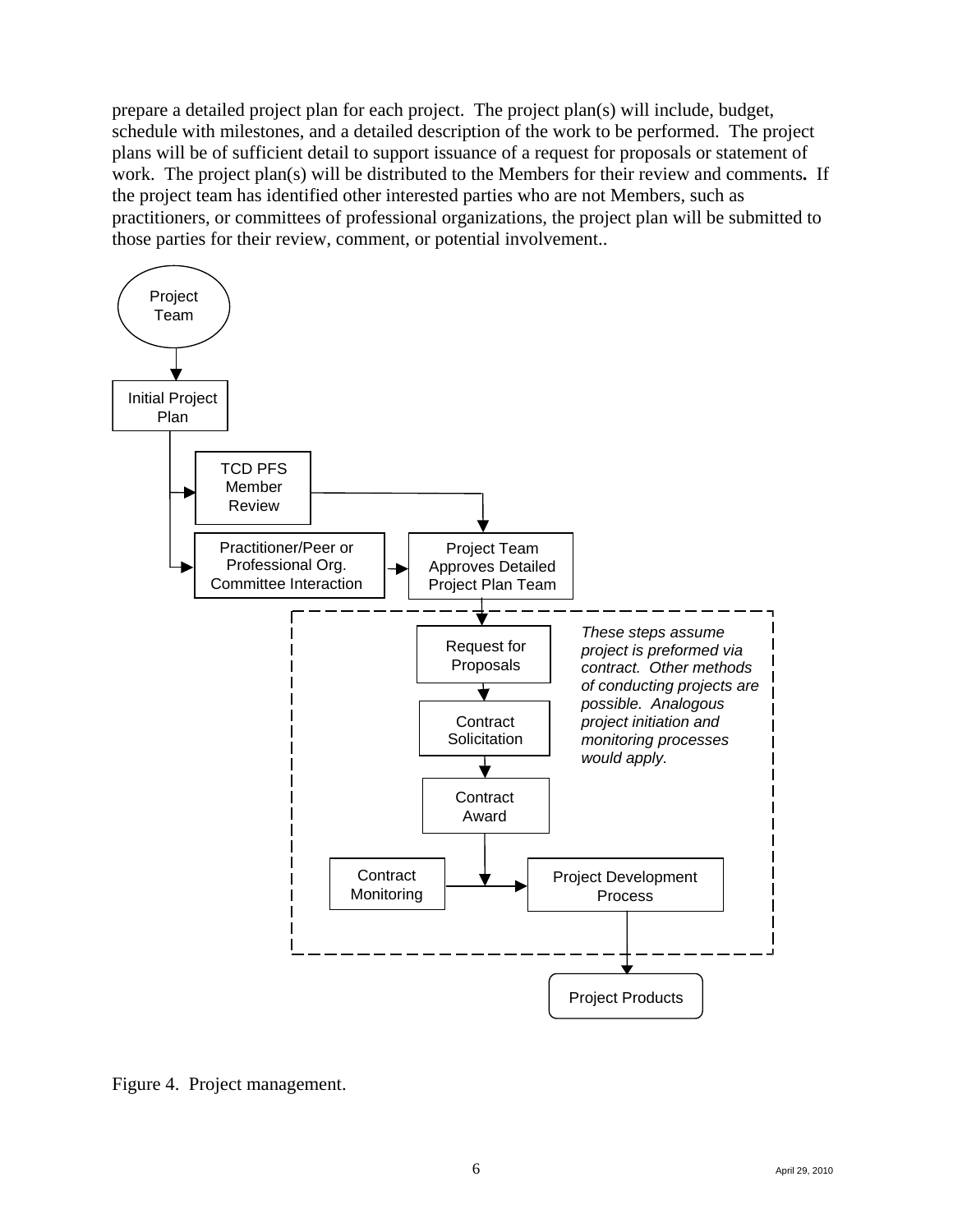The project team will review and comment on the plan, and resolve the outstanding issues before initiating the project. If a project requires a contract, then the project plan will be suitable for incorporation in a request for proposals and/or a statement of work. Contract Solicitations, when necessary, will be issued by the FHWA. The project team may elect members to participate in proposal review and contractor selection. Project committee members will be apprised of project progress relative to the project plan. Should substantial revisions to a project plan or contract be required after a project has commenced, all Members will be so advised. The project committee will participate in review of contract deliverables and provide advice to the Contracting Officer's Technical Representative.

## *3.4 TCD Evaluation*

Figure 5 shows the new process for transfer of results and lessons learned to the greater TCD community. Transfer begins with a presentation of the final project results to the Members. This is an expansion of the fourth box in Figure 1. The Members will decide on the disposition of results and whether to recommend that the novel TCD should be entered into the MUTCD approval process. The Members may elect to initiate new projects based on the results of earlier projects. The implementation of this plan may involve the approval of subsequent projects to facilitate the desired technology transfer activities if the appropriate resources were not included in the original project plan.



Figure 5. Proposed TCD Evaluation Process.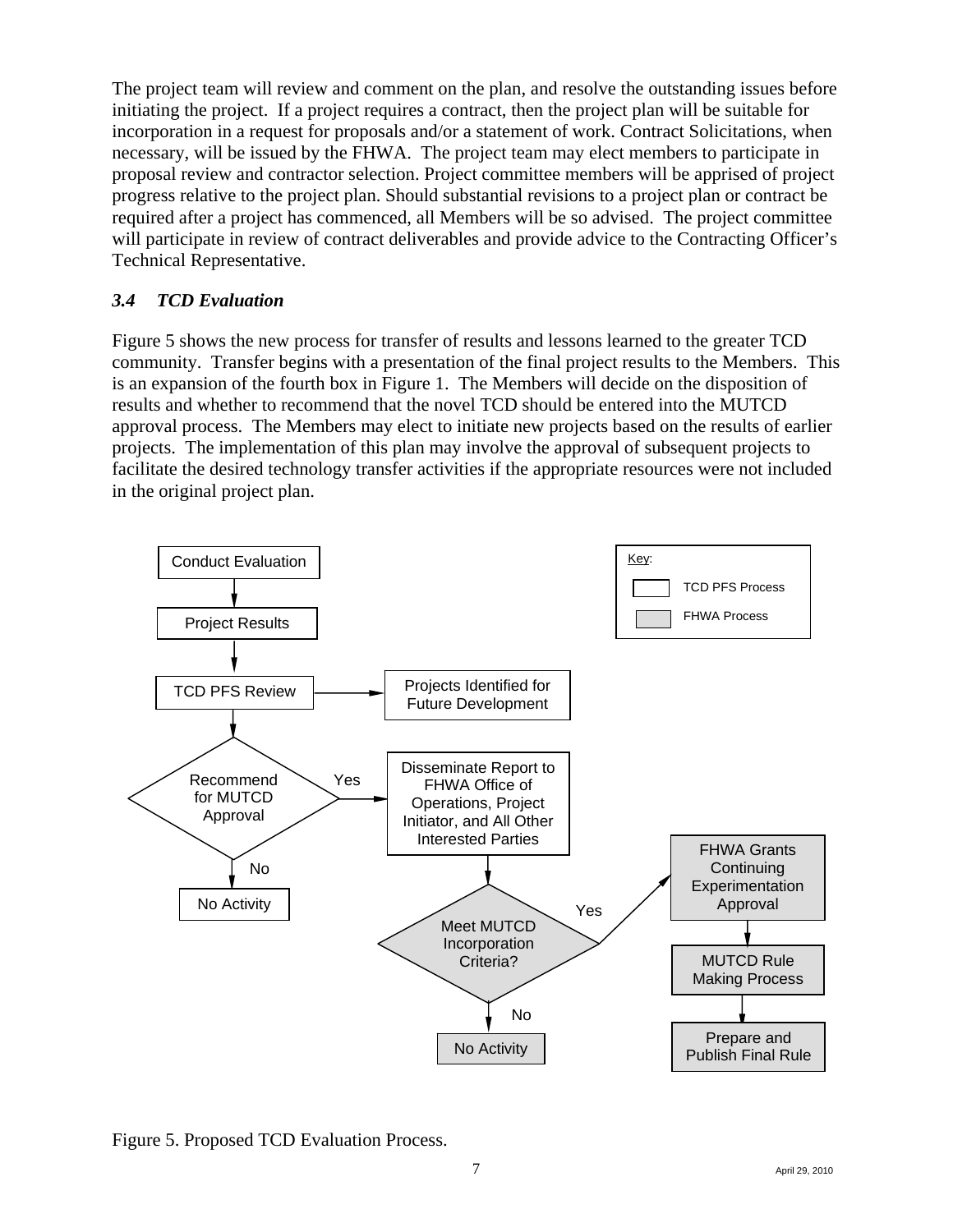## **4 Governance**

This Charter provides rules that govern: TCD Pooled-Fund Study membership; project selection; project management, coordination, and solicitation; policies and procedures; fiscal management; and overall TCD Pooled-Fund Study management. Because the charter may require updates as new issues are identified and resolved by the members, provision for revision of the charter is provide in section 4.7 Amendments.

## *4.1 Membership*

Membership shall consist of technical representatives chosen by the respective participant states<sup>3</sup>, local jurisdictions, other entities, and the FHW $A^4$ .

Given that the goal of the TCD Pooled-Fund Study "…is to assemble regional, state and local traffic management agencies **…"** the processes associated with identifying and developing projects should provide a mechanism to encourage interaction with other entities having novel TCD interests that reach beyond the Members. In facilitating of Pooled-Fund Study activities, FHWA will work with members to explore opportunities to integrate the feedback and insight of these other TCD interests. Participation of other entities will focus on integrating the technical expertise and experience of individuals or those who may be representing organizations that have an interest in TCD's. These individuals might include practitioners that manage TCD's, regardless of whether their agencies are Members of the Pooled-Fund Study. Expertise may be sought from representatives of TCD-related committees of professional organizations. Ongoing outreach and awareness of Pooled-Fund Study activities is expected to occur with the various TCD consortium related committees of the Transportation Research Board, the American Traffic Safety Services Association (ATSSA), AASHTO, the Institute of Transportation Engineers (ITE), the National Association of County Engineers (NACE), and the American Public Works Association (APWA). An example of one group that should be strongly considered for active consultation is the National Committee on Uniform Traffic Control Devices (NCUTCD), due to the very focused and highly applicable experience and expertise of the members of that organization. The Members will define the specifics of participation by these entities.

## *4.2 Voting Privileges*

Voting members are those members who financially contribute to the TCD PFS at least once every three (3) calendar years. If a member has not contributed to the TCD PFS at least once within three (3) consecutive calendar years that member will be considered inactive and will not have voting privileges.

 $\overline{a}$ 

<sup>&</sup>lt;sup>3</sup> Includes the District of Columbia.

<sup>4</sup> FHWA representation includes the USDOT Operations Office of Transportation Operations (voting member), Office of Safety (non-voting member), Office of Research, Development, and Technology (voting member), and the Federal Lands Highway (voting member). The Office of Research, Development, and Technology is providing the administrative and technical support to facilitate the activities of this pooled fund study. The FHWA Office of Transportation Operations may also designate one or more representatives of local government jurisdictions to be additional voting members of the Consortium if it determines this to be desirable or necessary for diversity in highway responsibilities.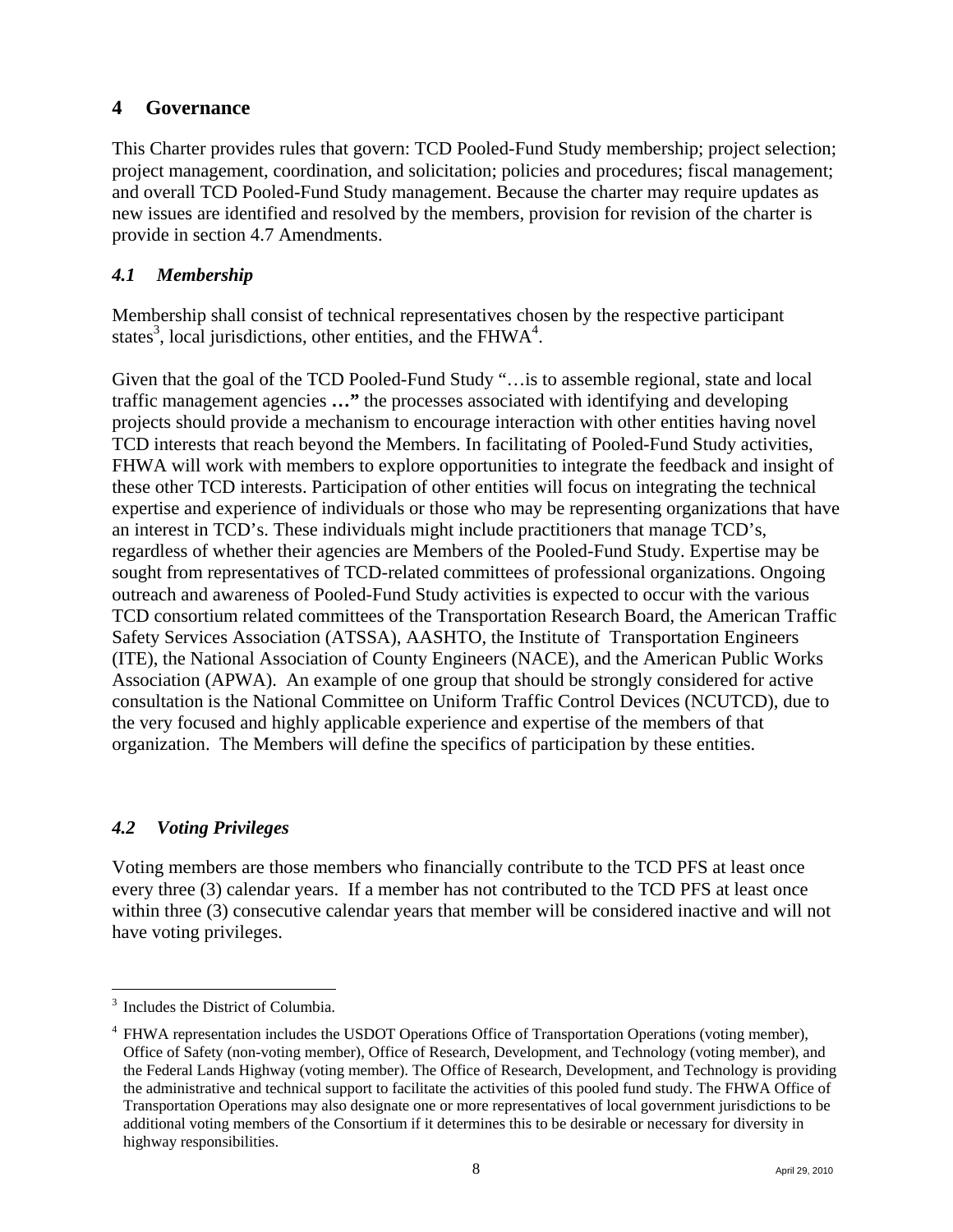Each Voting Member has equal voting privileges. Votes will be tallied using a "one vote per member" system.

Consensus decision making will be the goal in all TCD PFS activities.

It is recognized that the Members have different backgrounds, needs, and experiences in TCD management and operations. Because of these diverse backgrounds and interests, there will be differences in project prioritization. A consensus building process will recognize these differences and is expected to arrive at a group of projects that, taken together, will reflect the interests of all Members. As the number of participants and resources that are committed to the TCD PFS grow, so too will the number and diversity of projects. Project selection will recognize the diversity of the membership.

In general, formal votes will be avoided. The Chair will work with the Voting Members to develop consensus decisions. Consensus decisions require general agreement among the assembled Voting Members and require the presence of at least three-fourths of the Voting Members. Absent a quorum of three-fourths of the Voting Members, Voting Members not present will be consulted for their agreement. Should a vote be necessary, as determined by the Chair, a two-thirds majority of the assembled Voting Members will decide votes. A quorum of three-fourths of the Voting Members is required for either votes or consensus decisions. When a quorum is not assembled, the non-present Voting Members shall be polled, typically by e-mail, and decisions delayed until all Voting Members have responded, or have had sufficient opportunity to respond.

## *4.3 Policies and Procedures*

The Voting Members will adopt polices and procedures as they deem appropriate, and shall select a Chair and Co-chair. The Chair will have a term of two years for a maximum of two terms.

### *4.4 Funding*

Pooled funding will be derived from contributions received from participating entities. The PFS will not accept funds from individual private industry companies for research evaluations.

### *4.5 Appointments*

The Voting Members are responsible for creating and terminating various project teams or other organizational units as required to meet project requirements.

### *4.6 Budget and Work Plans*

The Voting Members will approve project budgets and work plans.

### *4.7 Amendments*

Amendments to the Charter shall be by four-fifths vote of the voting membership. Any member may propose amendments. A Quorum (three-fourths of members) must be present for a vote of the membership. In the event that a Quorum is not present, then the Members shall be polled<sup>5</sup>.

<sup>1</sup>  $<sup>5</sup>$  E-mail will be used for polling whenever feasible.</sup>